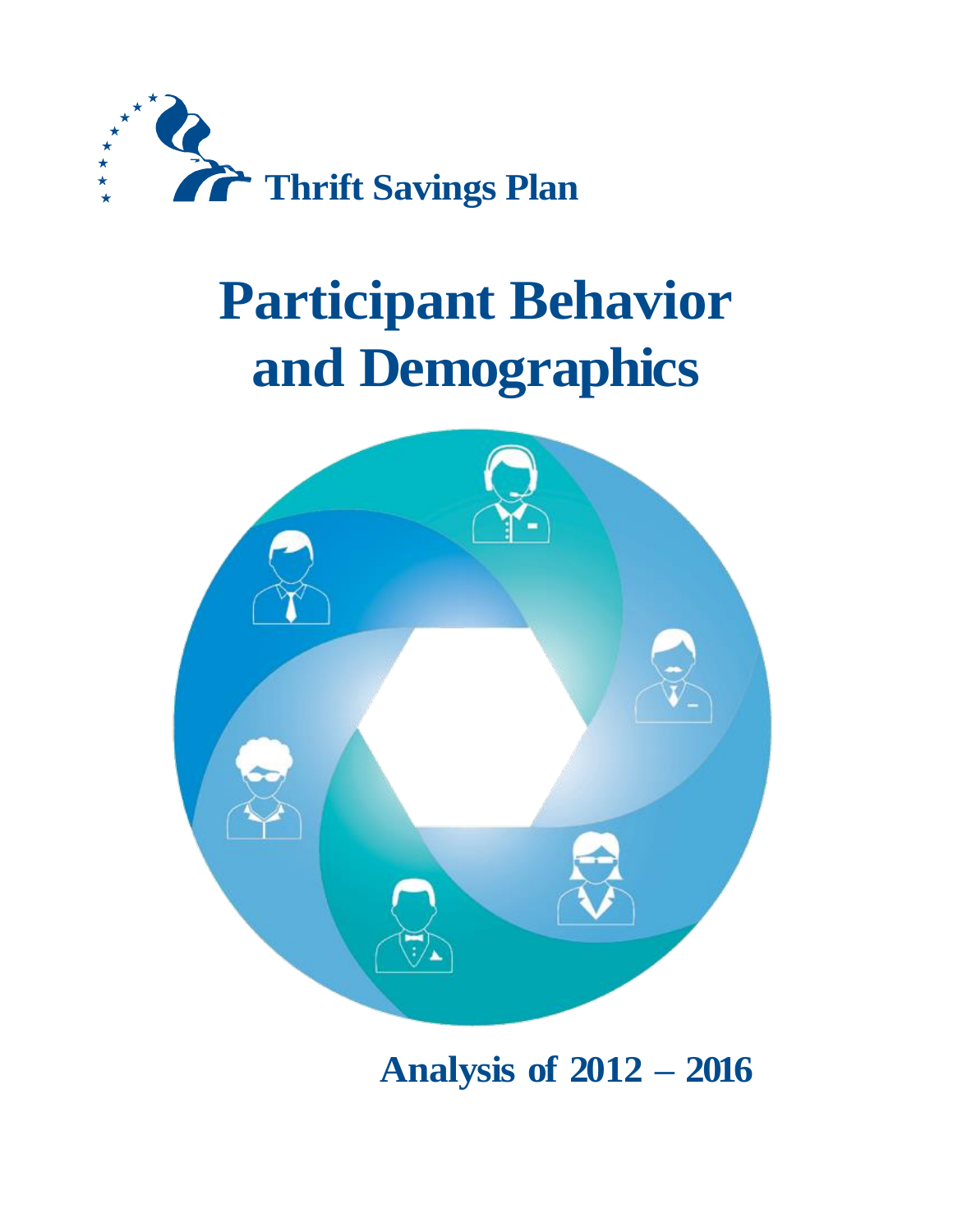## **Introduction**

This analysis of Thrift Savings Plan (TSP) participant demographics prepared by the Federal Retirement Thrift Investment Board is based on participant data. The analysis of calendar year 2016 data is similar to analysis of data conducted in previous years, except that additional indicative data from the Office of Personnel Management (OPM) used in previous years was not available this year.

As with the 2014 report, the 2016 analysis will focus solely on participants in FERS, the Federal Employee Retirement System. The participant population in the Civil Service Retirement System (CSRS) is a very small and declining segment of the TSP, and the Uniformed Services participation will be included after the introduction of the Blended Retirement System in 2018. Information from this analysis provides insight on demographics, investment behaviors and how plan design changes may have influenced participation and contribution behaviors. Finally, this analysis helps us identify trends with participant usage of benefit options.

# **Background**

The Federal Retirement Thrift Investment Board is an independent Federal agency that was established to administer the Thrift Savings Plan (TSP) under the Federal Employees' Retirement System Act of 1986 (See 5 U.S.C. §§ 8351; 8401 et seq.). Similar to the type of savings and tax benefits that many private corporations offer their employees under I.R.C. §401(k) plans, the TSP provides Federal civilian employees and members of the uniformed services the opportunity to save for additional retirement security. The Agency's mission is to act solely in the interest of its participants and beneficiaries.

TSP participants can invest their employee and employer contributions in the following core funds:

- Government Securities Investment Fund (*G Fund*)
- Fixed Income Index Investment Fund (*F Fund*)
- Common Stock Index Investment Fund (*C Fund*)
- Small Cap Stock Index Investment Fund (*S Fund*)
- International Stock Index Investment Fund (*I Fund*)

In addition to these indexed core funds, participants may also invest in five Lifecycle Funds (*L Funds*). The L Funds are custom target-date funds invested exclusively in the G, F, C, S, and I Funds.

During the period covered by this report, the TSP underwent one major plan design change. In September 2015 the default investment switched from the G Fund to an age-appropriate L Fund. The ongoing impact of this change on participant behavior will be discussed in this analysis.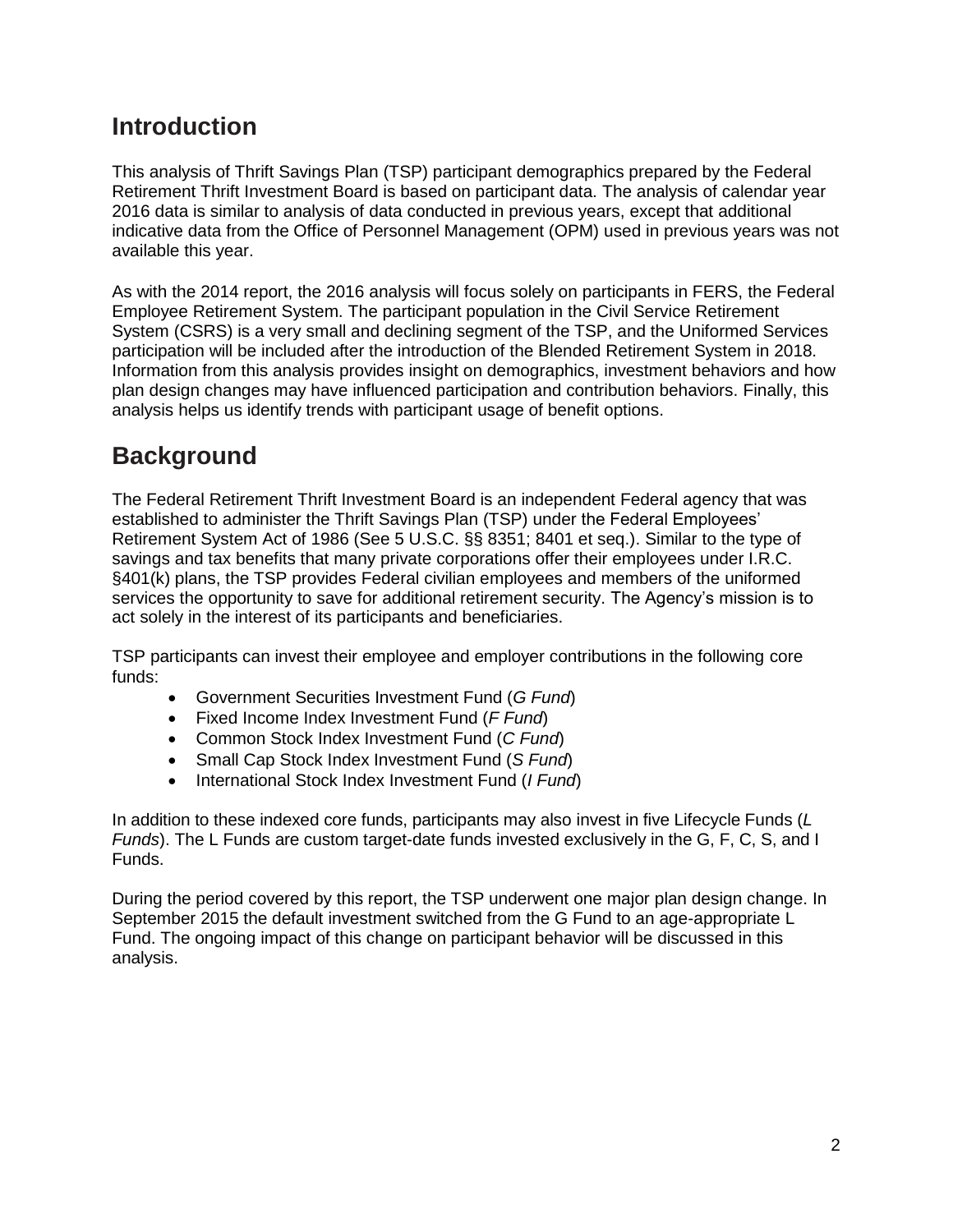## **Data Collection and Methodology**

This report is based on data extracted from the TSP recordkeeping system for all TSP participants identified as active civilian Federal employees covered by the FERS retirement system.

As OPM data was not available, the demographics data presented in this report is not as comprehensive as used in previous reports. In order to estimate an individual's salary for FERS employees, the 1% automatic contributions were used. This value is then used to calculate salary quintiles and the average deferral rate. As a result, there are small variances when compared to previous reports. The salary reported in previously included all salary reported to OPM, including overtime and performance awards. However, matching percentages are based solely on basic salary including locality pay, which excludes overtime and awards. The effect is that the average deferral rate (calculated using a smaller denominator) will be higher using this methodology, but will match the participant's elected deferral rate percentage. This effect is expected to be roughly equivalent across salary ranges, so the use of salary quintiles will mitigate the impact.

This method also allows us to include participants from the Judicial and Legislative branch which had historically not been included, as OPM does not maintain records on those individuals. In addition, participants who work part-time or intermittently are included in the analysis as information on participant work schedules is not available in the TSP data extract.

In this report, salaries are shown in quintiles. The first quintile represents the 20% of all records in the lowest annual salary band; the fifth quintile represents the 20% of records in the highest salary band.

In summary, the analysis provided in this report is subject to the following limitations:

The calculation of salary based on automatic 1% contributions may modestly distort the findings compared to previous years, showing a higher rate but one more representative of the participant's actual deferral choice.

The inclusion of TSP accounts for employees of the Legislative and Judicial branches may modestly alter the findings when compared to previous reports.

The inclusion of TSP accounts for part-time and intermittent workers is likely to have a more meaningful impact on the findings. Since this group is likely to participate and contribute at lower rates than full-time employees, this inclusion will also likely result in a negative bias compared to analysis of only full-time employees, particularly in the lowest salary quintile.

Employees' actual deferral rate elections are not included in the TSP or OPM databases. Therefore, an approximation of annualized deferral rate is calculated by comparing the actual total employee contributions to the estimated annual salary rate for each calendar year.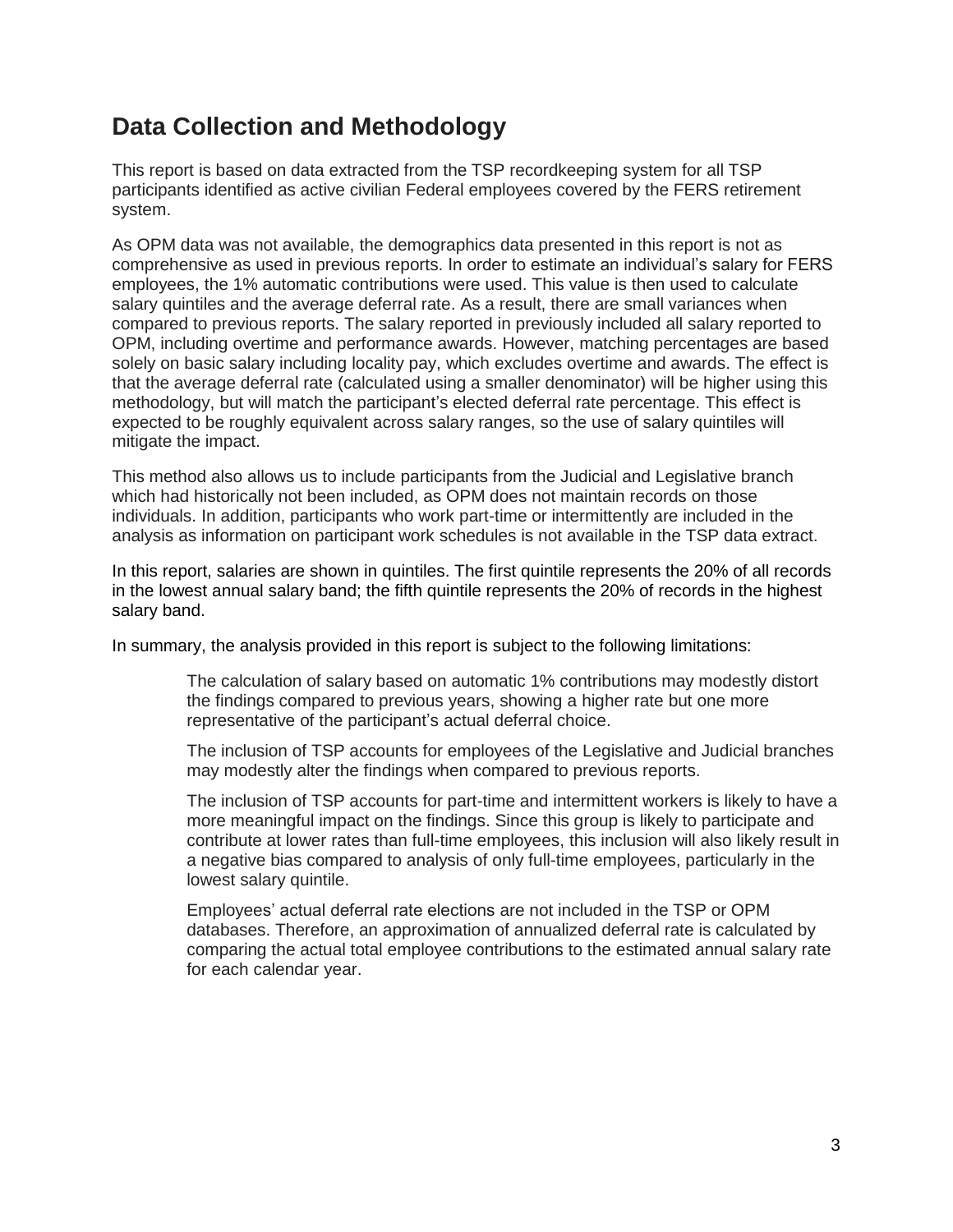# **Analysis**

The following sections of this report examine the behaviors of FERS participants across a fiveyear timeframe ending December 31, 2016 and through the lens of two demographic filters – age and salary. The exhibits and narratives display the relationships between these demographic factors and participant behaviors associated with participation and automatic enrollment, contribution deferral rates, investment allocation, and loan and hardship withdrawal usage.

## Plan Participation

FERS participation was at an all-time high of 91.9% by the end of 2016. Figure 1 illustrates the steady improvement in the participation rate since the implementation of automatic enrollment for new hires in 2010. Automatic enrollment provides that new employees automatically have 3% of their salary deferred into the TSP unless the employee makes an active election not to participate in the Plan. Until September 2015, contributions for automatically enrolled participants were defaulted into the Government Securities Investment (G) Fund. With the passage of the Smart Savings Act, Public Law 113-255, the default investment fund for new participants changed from the G Fund to an age-appropriate Lifecycle (L) Fund.



*Figure 1*

Automatic enrollment has also led to similar improvements in the participation of the youngest and lowest-paid. Reversing historical precedent, the younger the participant, the more likely they are to participate. As these participants are also the most likely to have been hired after the introduction of automatic enrollment in 2010, there is a clear linkage between the trend in these rates and automatic enrollment. Notably, the gap in participation rates between the highest paid and lowest paid has shrunk dramatically, from a 13% difference in 2012 to 7% in 2016. See Table 1 below: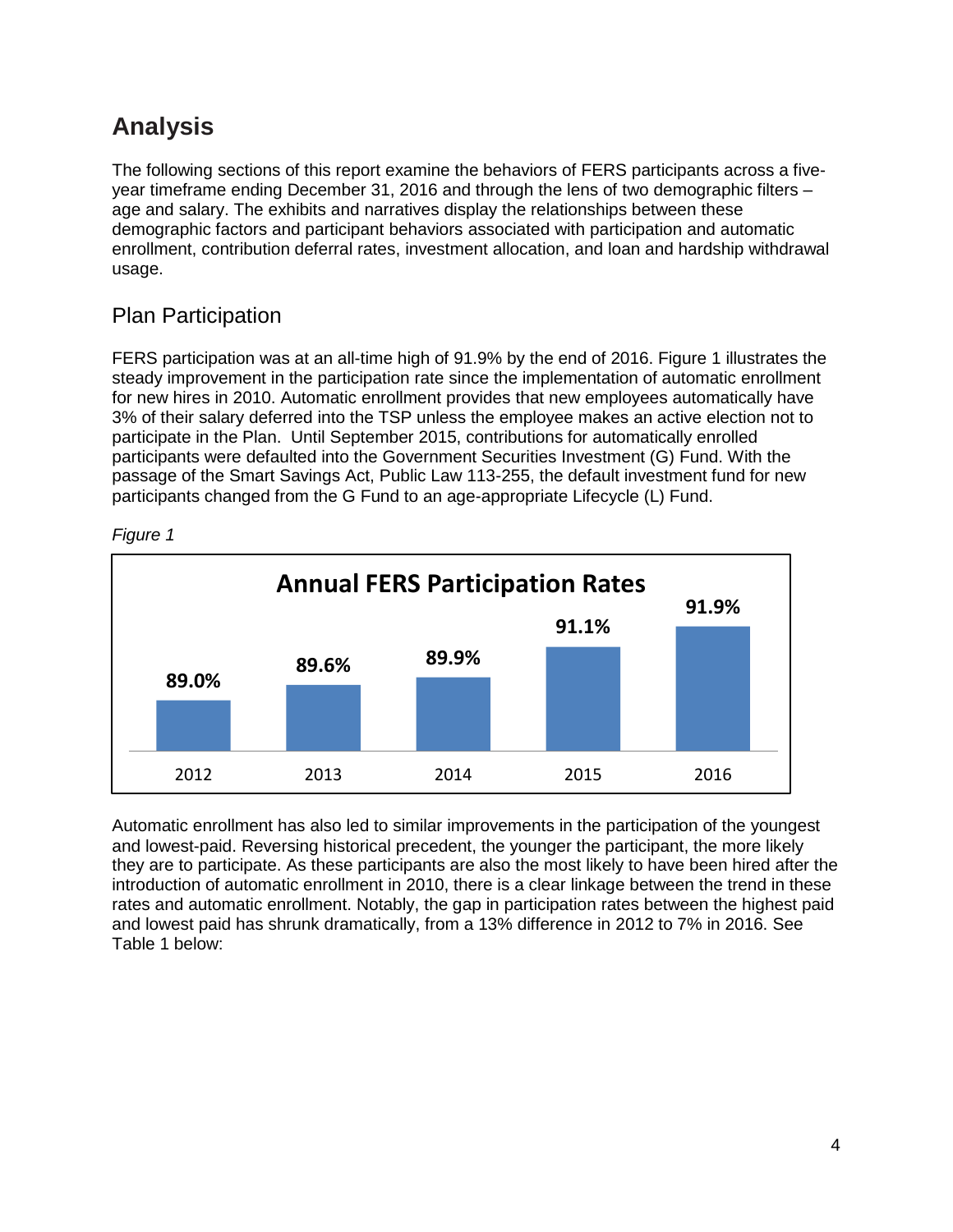#### *Table 1*

| <b>Annual FERS Participation Rates by Demographic Cohorts</b> |       |       |       |       |       |  |
|---------------------------------------------------------------|-------|-------|-------|-------|-------|--|
|                                                               | 2012  | 2013  | 2014  | 2015  | 2016  |  |
| Age                                                           |       |       |       |       |       |  |
| $\leq$ 29                                                     | 91.7% | 93.3% | 94.6% | 95.6% | 96.8% |  |
| $30 - 39$                                                     | 89.5% | 90.5% | 91.3% | 93.0% | 94.2% |  |
| $40 - 49$                                                     | 87.6% | 88.0% | 88.4% | 90.2% | 91.3% |  |
| $50 - 59$                                                     | 88.7% | 88.9% | 89.0% | 90.2% | 90.8% |  |
| $60 - 69$                                                     | 89.1% | 89.1% | 89.1% | 89.9% | 90.2% |  |
| $70+$                                                         | 87.5% | 87.8% | 87.2% | 87.1% | 86.9% |  |
| <b>Salary Quintile</b>                                        |       |       |       |       |       |  |
| Q1 Lowest Paid                                                | 82.7% | 84.3% | 85.8% | 89.8% | 89.1% |  |
| Q2 Lower Paid                                                 | 83.6% | 83.8% | 84.2% | 86.7% | 87.7% |  |
| Q3 Mid-Range                                                  | 89.0% | 89.4% | 89.1% | 89.2% | 90.2% |  |
| Q4 Higher Paid                                                | 92.8% | 93.1% | 93.3% | 93.8% | 94.4% |  |
| Q5 Highest Paid                                               | 95.6% | 95.7% | 95.8% | 96.3% | 96.6% |  |

Auto enrollment has resulted in increased participation rates, with less than 4% of auto enrolled participants opting out of making contributions. In addition, auto enrolled participants have demonstrated a degree of engagement with the TSP as 59.4% have actively made deferral changes, interfund transfers or other transactions since entering the Plan. However, as shown in figure 2, the 40% who have made no change since being auto-enrolled are mostly in the lowest salary quintiles.



*Figure 2*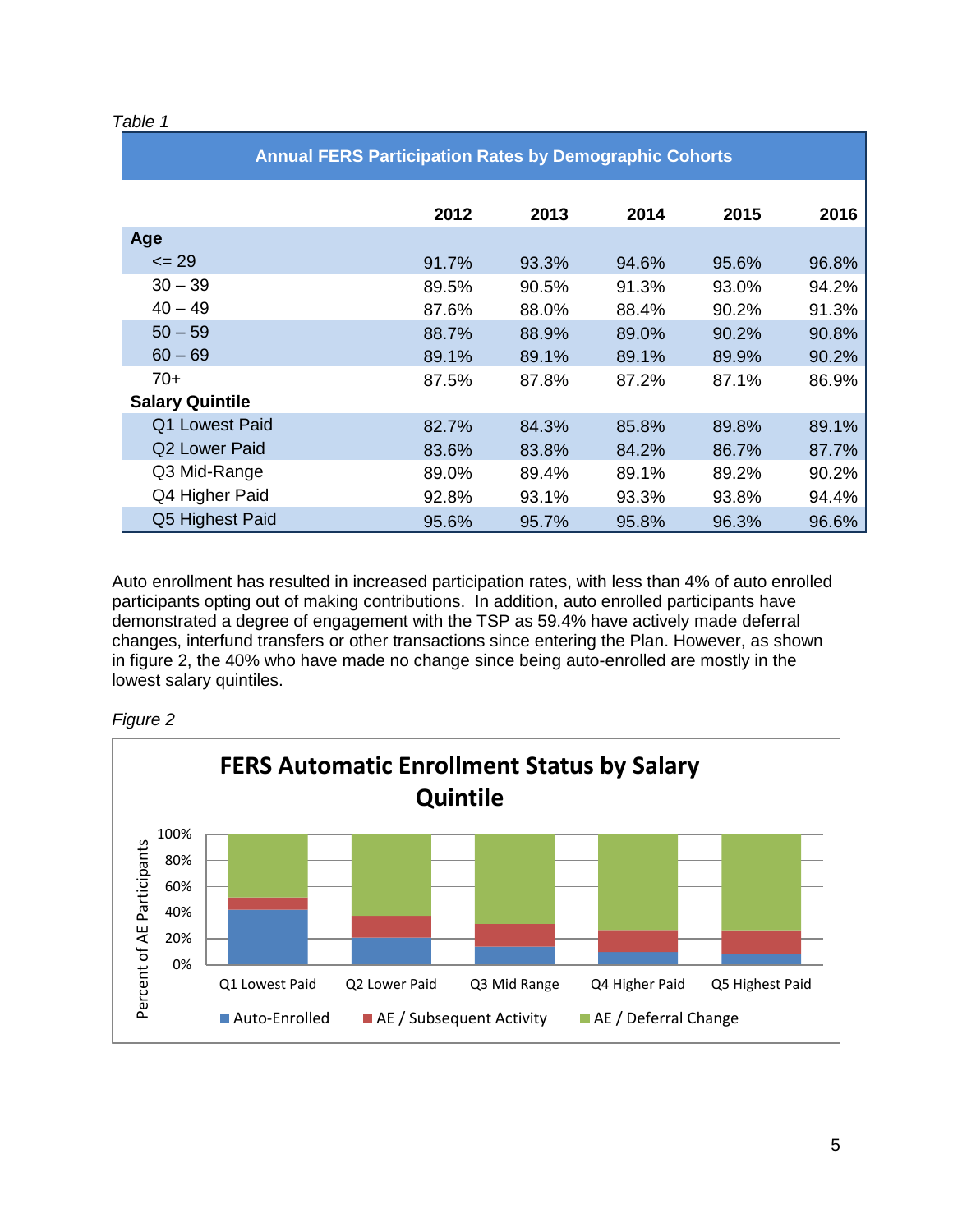## Contribution Deferral Rates

The FERS deferral rate (includes employee Roth, traditional and catch-up contributions) dropped slightly during the five years since the implementation of automatic enrollment, from 8.4% to 7.8% in 2016 as shown in figure 3. While the FERS deferral rate exceeds the 5.9%

average deferral rate  $(ADP)^1$  of other defined contribution plans, it is significantly lower than the 9.5% FERS deferral rates of the mid-2000s.

This drop is a side effect of automatic enrollment. Automatic enrollment brings many new participants into the Plan who would not otherwise have been participating. However, many, if not most of these auto-enrolled

 $\overline{a}$ 



participants have continued to contribute at the 3% default level. This increase in new participants at the default level has caused the average deferral rate to slowly decline.

Figure 4 below illustrates the power of plan design on participant behavior. FERS participants receive dollar-for-dollar matching contributions on the first 3% of pay and 50 cents on the dollar on the next 2%. The full match is achieved with a 5% contribution. Consequently, deferral rates aggregate in the 5-6% range, with 29.5% of TSP contributors being in this range in 2016. The impact of automatic enrollment can clearly be seen as the percent of participants contributing 2% or less shows a steady decline while the percent at the default contribution rate of 3% has consistently grown over the last 5 years. Still of significant note, however, 31.9% of participants are not receiving the full matching contribution as they are contributing less than 5%.

<sup>&</sup>lt;sup>1</sup> "For [Non-highly compensated employees], the median ADP was  $5.9\%$  . . ., while the median ADP for [highly compensated employees was 7.0%. . . ." Deloitte, Annual Defined Contribution Benchmarking Survey – Ease of Use Drives Engagement in Saving for Retirement, 2015 Edition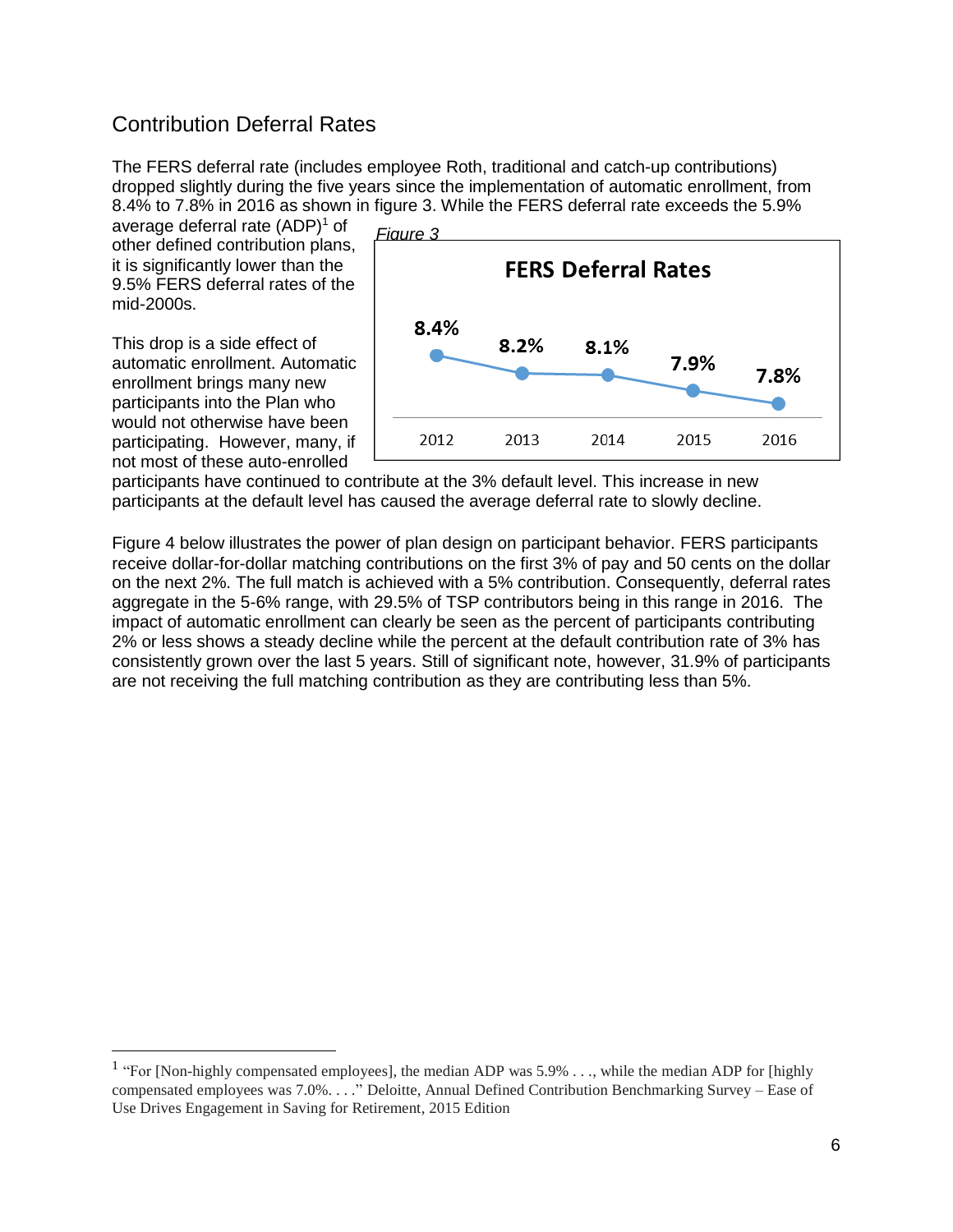



The lowest-paid participants are deferring the least – 4.3% less than the highest paid. See table 2. However, with an average deferral rate of 5.5%, many of the lowest paid are still receiving the full match. The youngest participants have the lowest deferral rates with deferrals steadily increasing with age.

| <b>Annual FERS Deferral Rates by Demographic Cohorts</b> |       |       |       |       |       |  |
|----------------------------------------------------------|-------|-------|-------|-------|-------|--|
|                                                          | 2012  | 2013  | 2014  | 2015  | 2016  |  |
| Age                                                      |       |       |       |       |       |  |
| $\leq$ 29                                                | 5.2%  | 4.9%  | 4.9%  | 5.3%  | 5.3%  |  |
| $30 - 39$                                                | 6.3%  | 6.1%  | 6.1%  | 6.4%  | 6.4%  |  |
| $40 - 49$                                                | 7.4%  | 7.1%  | 7.2%  | 7.2%  | 7.2%  |  |
| $50 - 59$                                                | 9.2%  | 9.0%  | 9.0%  | 9.2%  | 9.1%  |  |
| $60 - 69$                                                | 10.5% | 10.3% | 10.2% | 10.5% | 10.0% |  |
| $70+$                                                    | 11.9% | 11.6% | 11.4% | 11.6% | 10.8% |  |
| <b>Salary Quintile</b>                                   |       |       |       |       |       |  |
| Q1 Lowest Paid                                           | 5.4%  | 5.1%  | 5.1%  | 5.7%  | 5.5%  |  |
| Q2 Lower Paid                                            | 7.5%  | 7.4%  | 7.4%  | 7.0%  | 7.2%  |  |
| Q3 Mid-Range                                             | 7.5%  | 7.3%  | 7.5%  | 8.0%  | 8.1%  |  |
| Q4 Higher Paid                                           | 8.8%  | 8.6%  | 8.7%  | 8.8%  | 8.9%  |  |
| Q5 Highest Paid                                          | 9.8%  | 9.7%  | 9.8%  | 9.9%  | 9.8%  |  |

#### *Table 2*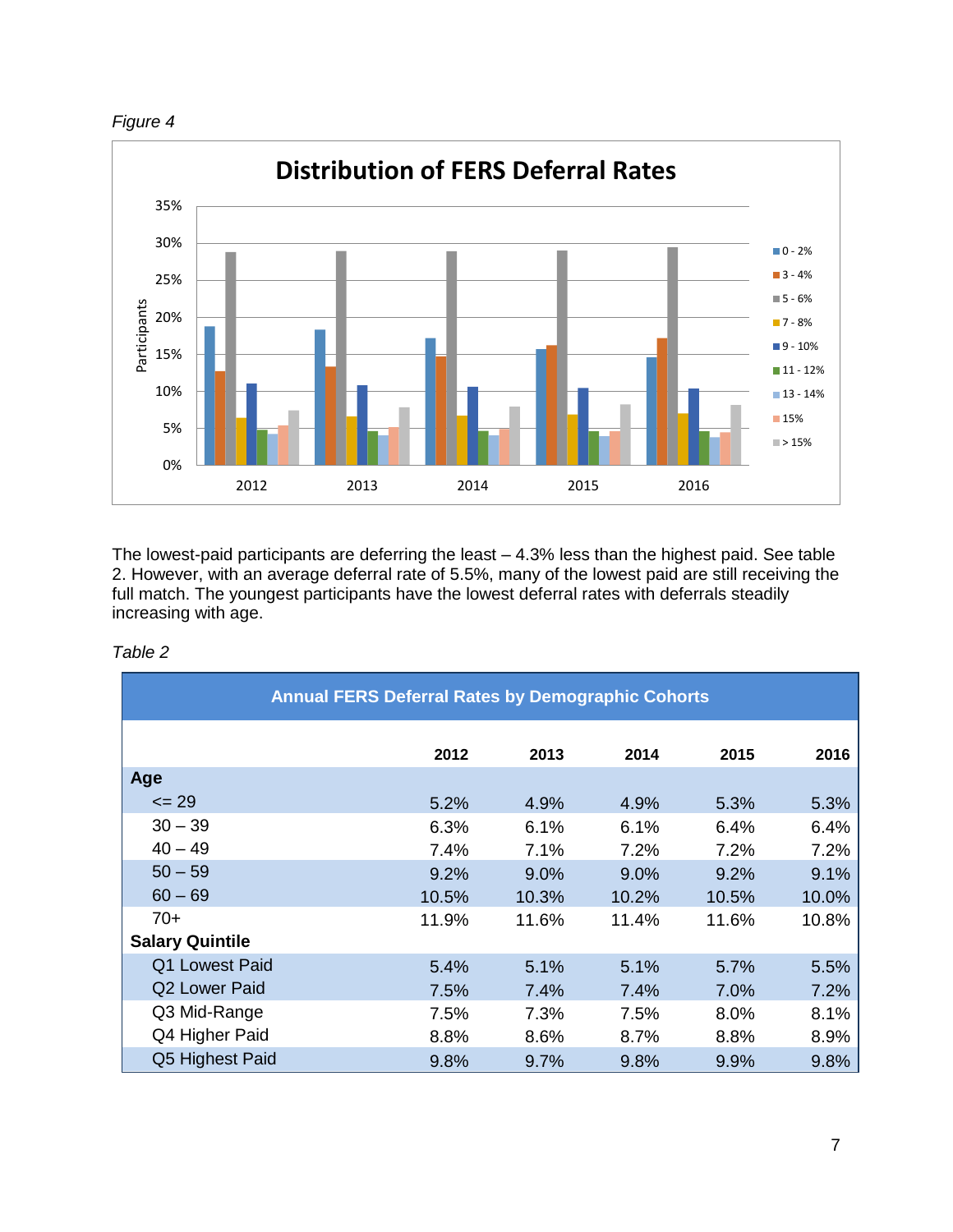Roth TSP was introduced in May 2012. With Roth TSP, paticipants make contributions from after-tax dollars, and their earnings on these contributions are tax-free at withdrawal as long as certain IRS requirements are met. While the majority of participants continue to defer only traditional (pre-tax) contributions, deferrals to Roth TSP are increasing. For those contributing to Roth, their average deferrals were 4.9% as opposed to the average traditional deferral of 7.2%. (Roth and traditional average deferral rates in Figure 5 do not include catch-up contributions which are reflected in the deferral rates shown in Figures 3 and 4.)





Roth deferral rates are highest among older participants, as well as the highest-paid. However, most demographic cohorts experienced an increase in Roth deferrals in 2016.

| <b>FERS Traditional and Roth Deferral Rates</b> |                    |      |                    |      |                    |      |  |
|-------------------------------------------------|--------------------|------|--------------------|------|--------------------|------|--|
| by Demographic Cohorts                          |                    |      |                    |      |                    |      |  |
|                                                 | 2014               |      | 2015               |      | 2016               |      |  |
|                                                 | <b>Traditional</b> | Roth | <b>Traditional</b> | Roth | <b>Traditional</b> | Roth |  |
| Age                                             |                    |      |                    |      |                    |      |  |
| $= 29$                                          | 4.5%               | 3.9% | 4.7%               | 4.8% | 4.6%               | 4.9% |  |
| $30 - 39$                                       | 5.8%               | 3.9% | 6.0%               | 4.6% | 5.9%               | 4.7% |  |
| $40 - 49$                                       | 6.9%               | 3.9% | 6.9%               | 4.4% | 6.8%               | 4.5% |  |
| $50 - 59$                                       | 8.4%               | 4.7% | 8.5%               | 5.1% | 8.3%               | 5.2% |  |
| $60 - 69$                                       | 9.4%               | 6.0% | 9.6%               | 6.7% | 9.1%               | 6.4% |  |
| $70+$                                           | 10.4%              | 6.8% | 10.6%              | 8.3% | 9.8%               | 7.6% |  |
| <b>Salary Quintile</b>                          |                    |      |                    |      |                    |      |  |
| Q1 Lowest Paid                                  | 4.8%               | 3.4% | 5.3%               | 4.5% | 5.1%               | 4.4% |  |
| Q2 Lower Paid                                   | 7.1%               | 4.1% | 6.6%               | 4.6% | 6.7%               | 4.6% |  |
| Q3 Mid-Range                                    | 7.2%               | 4.3% | 7.6%               | 4.9% | 7.6%               | 5.1% |  |
| Q4 Higher Paid                                  | 8.3%               | 4.5% | 8.3%               | 5.1% | 8.3%               | 5.2% |  |
| Q5 Highest Paid                                 | 9.1%               | 4.8% | 9.1%               | 5.1% | $9.0\%$            | 5.2% |  |

*Table 3*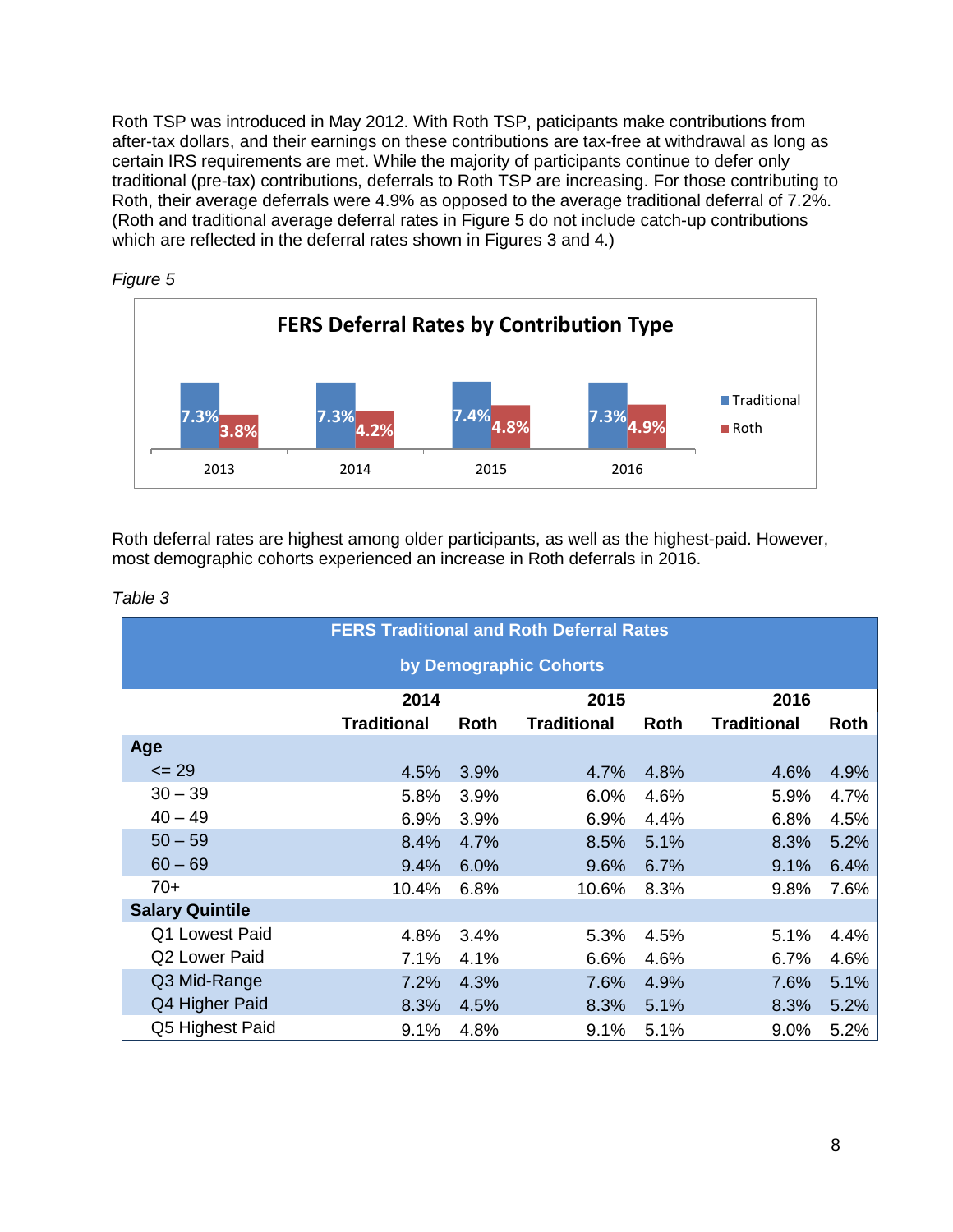#### Investment Allocation

In Figure 6, we note that allocations to the G Fund increase as the age of the TSP's population increases. This behavior is consistent with the expectation that participants shift their investment allocation toward the relative safety of guaranteed/income producing assets as they approach retirement age. The noteworthy exception to this observation is in the grouping of participants aged 29 and under. In this age cohort, we note that participants invest 40.7% of their accounts in the G Fund, probably as a result of the default investment option being the G Fund prior to 2015. This is a slight improvement from 2014 when the youngest participants held 41.7% of their assets in the G Fund.

*The youngest participants who have the longest time horizon to reap the benefits of compounding returns have 40.7% of their assets invested in the G Fund.*



The lowest-paid participants have approximately 50.9% allocated to the G fund as compared to the highest paid who allocated only 25.4% to the G Fund. See Table 4.

When examining L Fund allocations, the two youngest age cohorts had the highest level of usage at 32.8% and 31.8% while the two oldest age cohorts had L Fund allocations of 14.9% and 9.6%. When compared to 2014, the biggest increases were in the L fund allocations for those under 50. This is most likely influenced by the default investment changing from the G Fund to an age appropriate L Fund in 2015. See Table 4.

*Figure 6*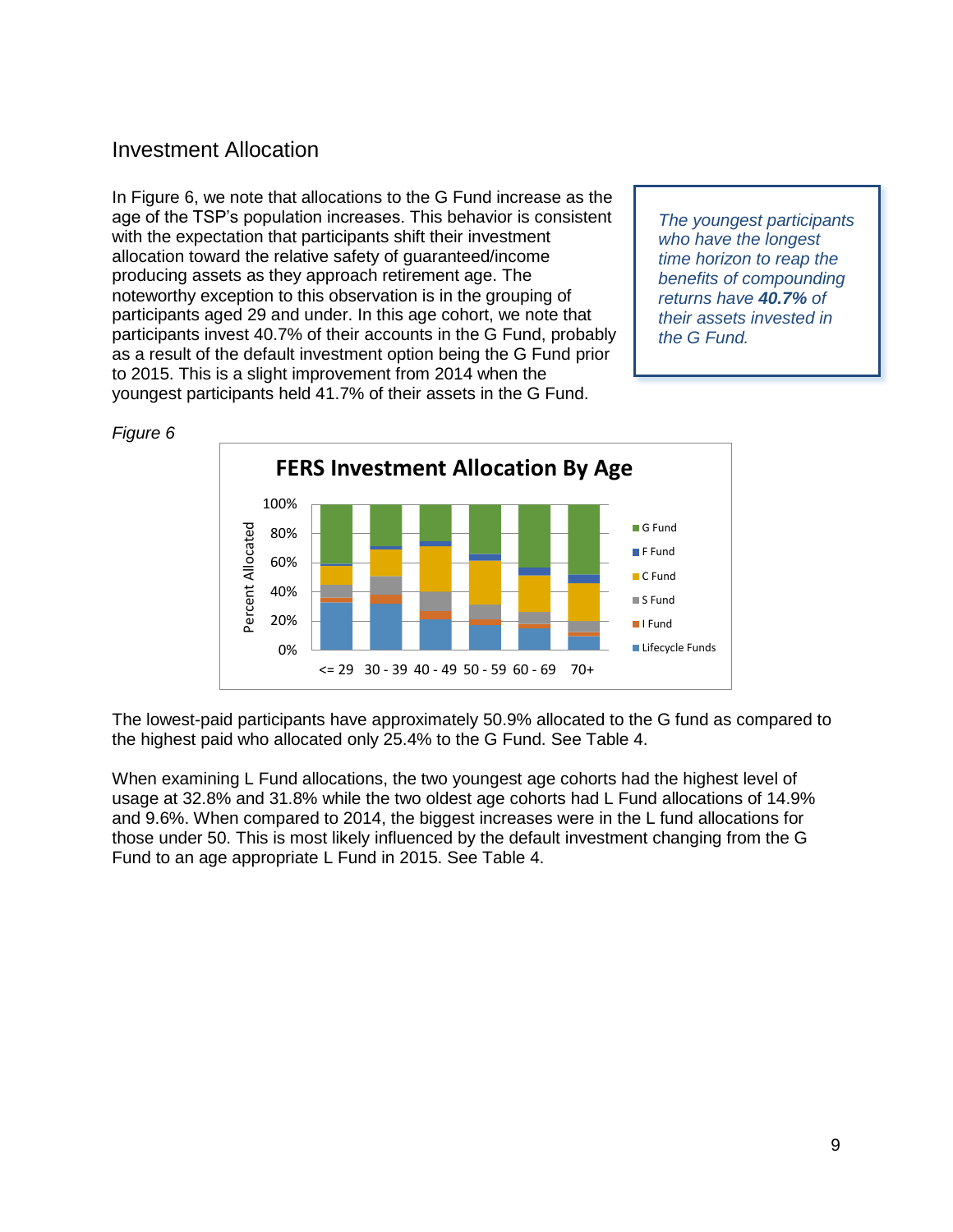|  |  | able |  |
|--|--|------|--|
|--|--|------|--|

| 2016 Investment Allocations by Demographic Cohorts |               |               |               |               |        |                |
|----------------------------------------------------|---------------|---------------|---------------|---------------|--------|----------------|
|                                                    | <b>G</b> Fund | <b>F</b> Fund | <b>C</b> Fund | <b>S</b> Fund | I Fund | <b>L</b> Funds |
| Age                                                |               |               |               |               |        |                |
| $\leq$ 29                                          | 40.7%         | 1.3%          | 13.0%         | 8.9%          | 3.4%   | 32.8%          |
| $30 - 39$                                          | 28.4%         | 2.3%          | 18.3%         | 12.8%         | 6.3%   | 31.8%          |
| $40 - 49$                                          | 25.1%         | 3.7%          | 31.1%         | 13.2%         | 5.8%   | 21.1%          |
| $50 - 59$                                          | 33.8%         | 4.7%          | 30.1%         | 10.2%         | 4.0%   | 17.1%          |
| $60 - 69$                                          | 43.2%         | 5.6%          | 25.2%         | 8.0%          | 3.2%   | 14.9%          |
| $70+$                                              | 48.0%         | 5.9%          | 26.0%         | 7.6%          | 2.8%   | 9.6%           |
| <b>Salary Quintile</b>                             |               |               |               |               |        |                |
| Q1 Lowest Paid                                     | 50.9%         | 3.4%          | 19.2%         | 7.7%          | 3.5%   | 15.3%          |
| <b>Q2 Lower Paid</b>                               | 44.0%         | 4.5%          | 26.8%         | 8.1%          | 3.5%   | 13.0%          |
| Q3 Mid-Range                                       | 36.3%         | 4.1%          | 24.4%         | 10.6%         | 4.5%   | 20.1%          |
| Q4 Higher Paid                                     | 30.6%         | 4.3%          | 26.6%         | 12.0%         | 4.9%   | 21.7%          |
| Q5 Highest Paid                                    | 25.4%         | 4.7%          | 33.2%         | 11.9%         | 4.9%   | 19.9%          |

Of the participants utilizing the L Funds, the allocation is largely as we would expect. Those in the age 29 and under cohort were taking advantage of the L2040 and L2050 Funds. Participants who would likely retire between 2027 and 2037 (the 40-49 age group) were in L2030 and L2040 Funds. The age 50-59 cohort was aggregated in the L2020 and L2030 Funds. Participants aged 60-69 were solidly investing in the L2020, while those 70 and over had the highest allocation in the L Income Fund. See Figure 7.



The L Funds' strategy is to invest in an appropriate mix of the G, F, C, S, and I Funds for a particular time horizon. The investment mix of each L Fund becomes more conservative as its target date approaches. Thus, the participant only needs to invest in one L Fund in order to achieve diversification among the core funds. As shown in Figure 8, the use of one L Fund is most common with the two youngest age cohorts – 46.1% for those age 29 and under and 22.1% for those age 30 to 39. While the percent of participants who invest solely in the F, C, S, and I Funds is minor, all age cohorts have a significant percentage of participants investing solely in the G Fund. Since 2014, the most significant change can be seen in the younger age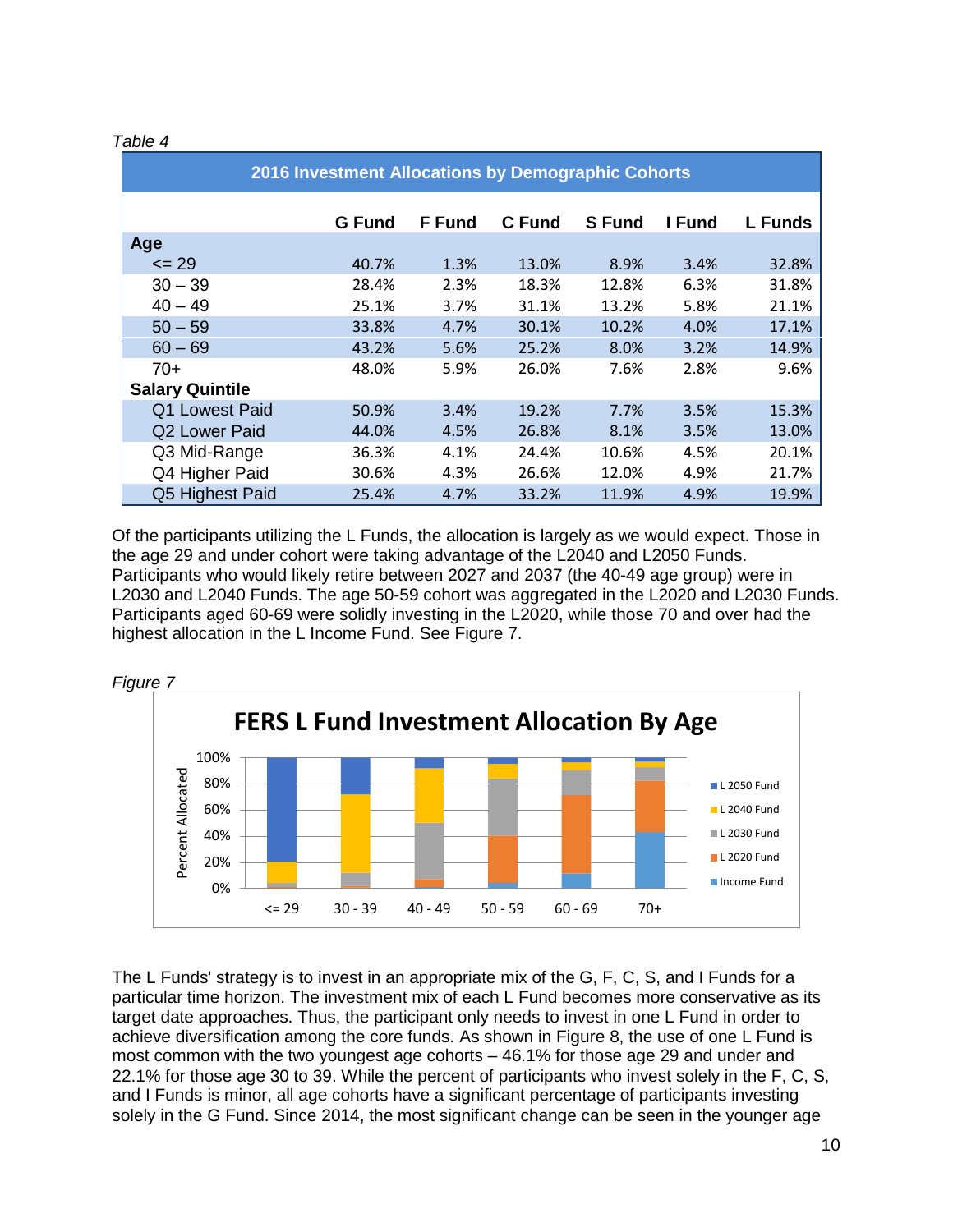groups where there has been a significant increase in the number solely invested in one L fund. This was influenced by the change to an age-appropriate L fund as the default investment in 2015. See Figure 8.



#### *Figure 8*

### Loan and Hardship Withdrawal Usage

The TSP allows two types of loans – general purpose and residential. A general purpose loan has a repayment term of 1 to 5 years, while a residential loan for the purchase of a primary residence has a repayment term of 1 to 15 years. Participants may have only one of each loan type outstanding at the same time. Participants may only borrow their employee contributions, and the minimum loan amount is \$1,000.

Loan usage has consistently been highest among the 30-39 and 40-49 age cohorts, with just over 10% of the participants in these cohorts receiving a loan in 2016. These rates were essentially unchanged from 2015.



*Figure 9*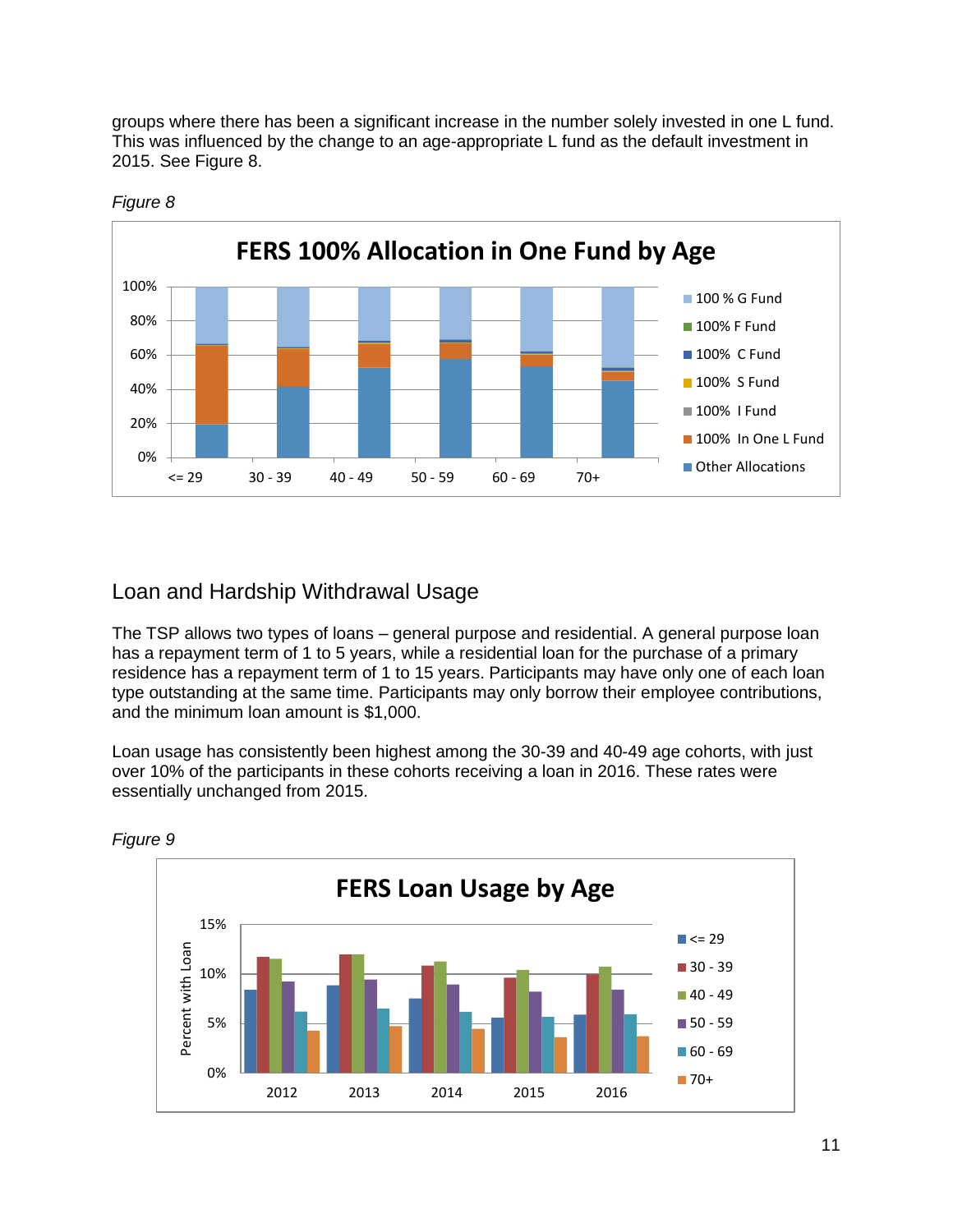Participants may take a hardship withdrawal if they have a financial need as the result of a recurring negative cash flow, medical expenses, a personal casualty loss, or legal expenses associated with a divorce. Participants may only withdraw their employee contributions, and the minimum withdrawal amount is \$1,000. In addition to a 10% early withdrawal penalty if the participant is younger than 59 ½, employee contributions are suspended for six months after a hardship withdrawal. As a result of the employee contribution suspension, FERS participants do not receive any Agency Matching Contributions during this period.

Hardship withdrawal usage is consistently highest among the age 40-49 cohort, with 4% to 5% of participants in this cohort receiving a hardship withdrawal during the five years covered in this report. All cohorts have experienced a slow decrease in hardship withdrawal usage since 2013.



*Figure 10*

There is a stair-step pattern of hardship withdrawal usage among the salary quintiles, with usage generally declining as salary levels increase. See figure 11. However, the first quintile presents an exception to this pattern, as hardship withdrawals were lower than those of the next highest quintile in each of the years examined. It is important to note that hardship withdrawal usage is lower than loan usage among all salary quintiles. In 2016, the second salary quintile had the highest usage rate at 4.7%, which is 1.5% percent drop from the peak in 2013.